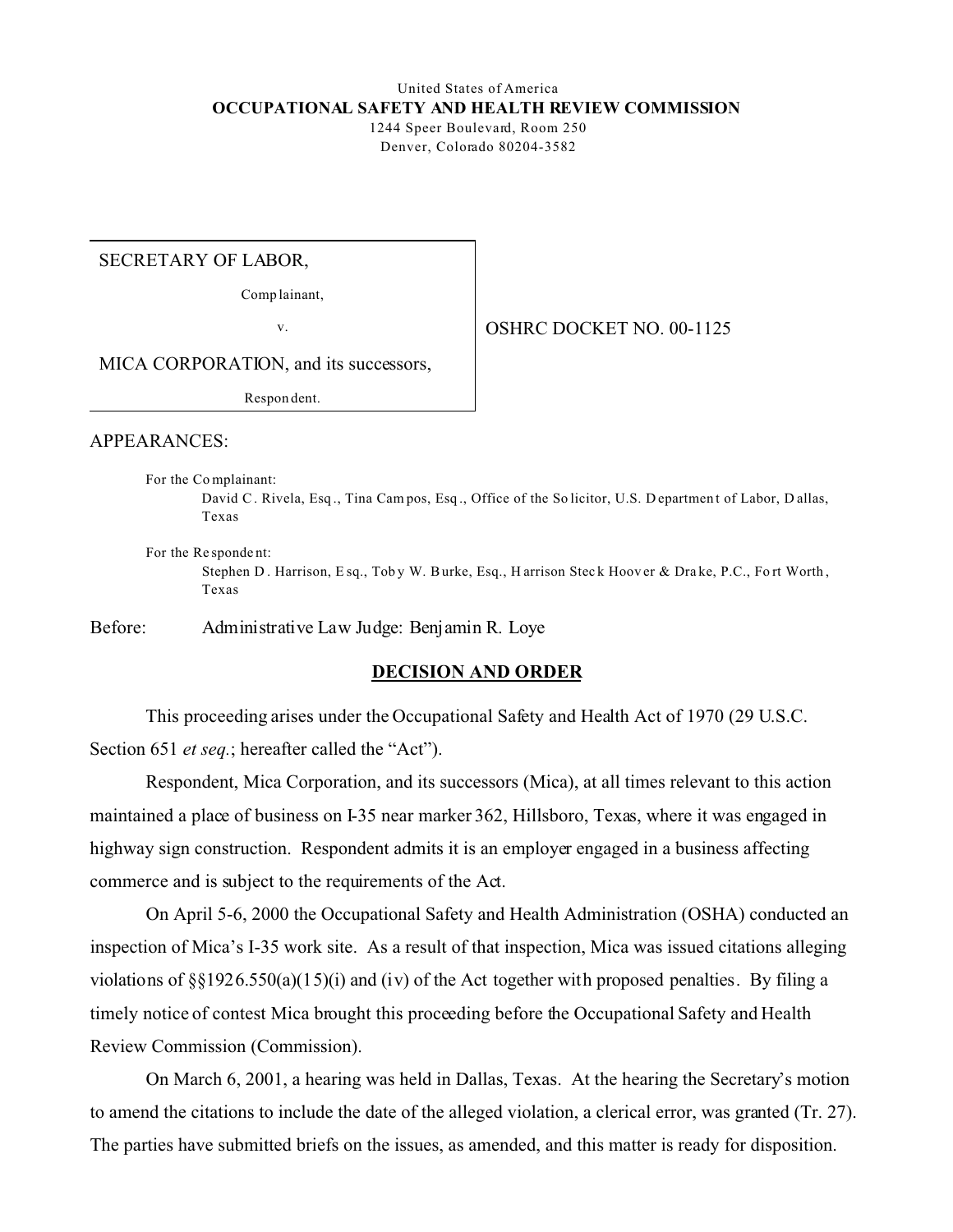### **Alleged Violations**

Serious citation 1, item 1 alleges:

29 CFR 1926.550(a)(15)(i):

(a) On or about April 4, 2000, at the jobsite; employees working around a Groves TMS 300B hydraulic crane, SN 68521 within 10 feet of a 14,400 volt power line, were exposed to the following condition, such as but not limited to, contact with energized equipment operated in close proximity to overhead power lines.

Serious citation 1, item 2 alleges:

29 CFR 1926.550(a)(15)(iv):

(a) On or about April 4, 2000, at the jobsite; a person was not designated by the employer to observe clearance of the equipment and give timely warning for all operations when employees are in close proximity to overhead power lines.

### *Facts*

On April 4, Jason Owens, a Mica employee, was sent to Mica's I-35 work site to pick up concrete traffic barriers [CTB] (Tr. 56, 157). Owens reported to the foreman, Jim Blalock, who assigned him to drive the crane truck on the site (Tr. 158-59, 164). Owens testified that he understood he would be receiving instructions specific to the job from Michael Grissham, the crane lift, or boom operator. Grissham was an employee of RTC Leasing, the crane's lessor (Tr. 159, 248, 270). Blalock himself was driving a trailer truck (Tr. 69-70; Exh. C-8). Stewart Kugler, the last member of the CTB crew, was marking the centers of the CTBs, and setting the clamps on the top of the barriers that were to be moved by the crane onto the trailer trucks (Tr. 58, 102; Exh. C-3, C-7). Kugler testified that although Blalock was his supervisor, and gave him general instruction relating to his duties, Grissham was in charge of the actual operation of the crane, and acted as lead man when there were no Mica foremen around (Tr. 71, 73-74, 106-07, 112-13, 121).

According to Owens, when the crane operator wants the driver to back the carrier truck up, he lifts the crane's hydraulic jacks; the driver then backs the truck chassis and crane into position to pick up the CTB to be moved (Tr. 154; Exh. C-1, C-3, C-5). Owens testified that he had only worked with Mica crane operators before (Tr. 153), and that, in those instances, the crane truck driver, who sits facing forward in the carrier's truck cab,<sup>1</sup> was directed by hand signals from a ground man (Tr. 154-55; *See also*, testimony of Stewart Kugler, Tr. 62-65, 77-78, 111). All the crane truck driver can see in his side view mirror, Owens stated, is the ground, the CTB, the outriggers and the side

<sup>&</sup>lt;sup>1</sup> The crane oper ator sits in the oper ator's c ab facing the rear of the truck or crane carrier (Tr. 98).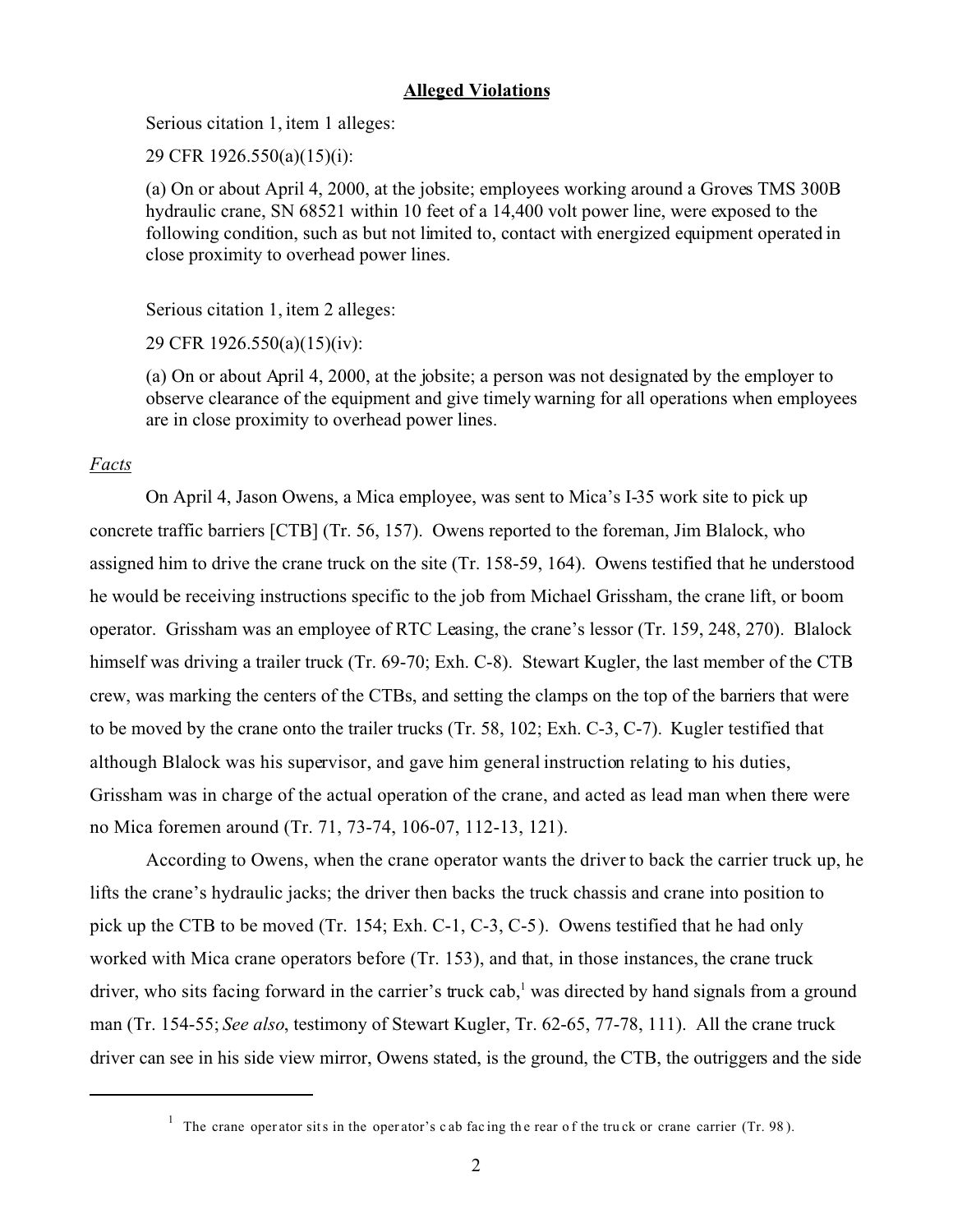of the crane. The ground man acts as the driver's eyes and ears (Tr. 154, 179). In Mica operations, a second ground man handles the CTB, placing the CTB clamps onto the barrier, and guiding the barrier onto a waiting trailer truck (Tr. 156, 165). The trailer truck driver may help place the CTB parallel with the trailer; he then pulls up, straps the CTB down, and takes it to the next location where it is to be used (Tr. 166).

Owens testified that on April 4, 2000, Grissham told him that when he had completed a lift, he would leave the back outriggers out and pick up the jacks. Once the jacks were up, Owens was to take over control of the accelerator, and back up to the center of the next CTB, leaving a three foot gap between it and the outrigger (Tr. 159, 181, 188). When Owens saw, in his side view mirror, that the outrigger was lined up with the center of the CTB, or upon Grissham's signal, *i.e.*, honking the horn, Owens would stop (Tr. 159, 170, 184, 188). Owens would then put on the parking brake, put the engine in neutral, and turn accelerator control over to Grissham (Tr. 159-60).

No signal man was assigned to the CTB crew on April 4; Owens believed Mica was short handed that day (Tr. 161-62). Kugler testified that Grissham did not want him to act as signal person, and specifically told Kugler not to help him direct the crane (Tr. 78, 93, 101, 103). Kugler's sole job was to guide the barriers onto the truck with the help of the truck's driver (Tr. 98-99, 125). Owens testified that he relied solely on Grissham to direct him when he was backing the truck (Tr. 193).

Around 11:00 a.m. on that date, after the crew finished placing a load of CTB on Jim Blalock's trailer truck, Blalock pulled away to chain down (Tr. 76, 86, 176). Owens heard the accelerator stop, and began to back up the crane carrier (Tr. 176). Owens heard Grissham blow the horn and stopped, switching over accelerator control, and placing the engine in neutral (Tr. 176). Stewart Kugler testified that he looked up and saw that the crane cable had contacted a single power line, and was sparking. Kugler saw Grissham get out of the operator's cab and walk around the back of the crane (Tr. 86-87, 90, 114). In his side view mirror, Owens saw Grissham coming around the outrigger and walking towards him. Owens looked away momentarily; when he looked back, he saw Grissham lying on the ground (Tr. 177). Owens jumped out of the crane, and saw Blalock coming towards them (Tr. 177). When he looked back at Grissham, he noticed a little flame on Grissham's pant leg (Tr. 177). Blalock grabbed Grissham by the leg; the crane became energized, and Owens was thrown to the ground (Tr. 178). Grissham and Blalock were electrocuted; Stuart Kugler also sustained electrical burns (Tr. 52, 215, 232).

Michael Hale, Director of Engineering and Operations for HillCo Electric Cooperative, testified that he was on Mica's work site immediately following the accident (Tr. 128-30). Hale testified that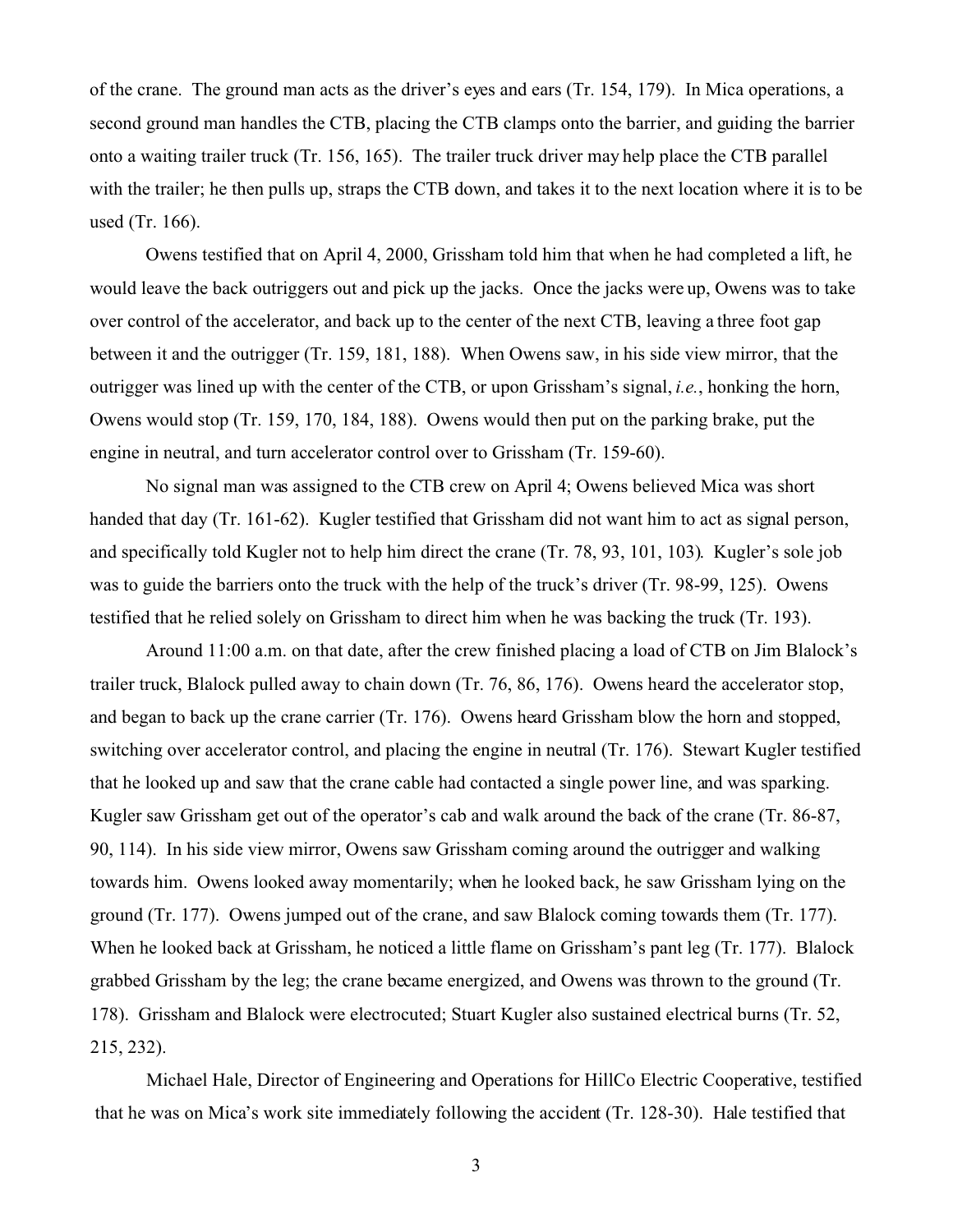one of HillCo's linemen inspected the conductor and crane cable, and found signs of arcing on both (Tr. 131). The crane cable and conductor were five inches apart (Tr. 136). The power line was clearly visible (Tr. 140). According to Hale, the affected line carried 14,400 volts (Tr. 137).

Carl Link, Mica's risk manager, testified that Mica has its own cranes and operators, but did not have a crane available on April 4, 2000 (Tr. 153, 240). Kugler testified that as the CTB crews go down the highway, they frequently go under power lines (Tr. 105). Jason Owens testified that the foreman or lead man generally inspects a new jobsite for overhead power lines (Tr. 148, 150). In addition, Kugler stated, the ground man on the Mica CTB crew usually looks out for obstacles, such as barriers or people, or hazards, such as power lines (Tr. 104, 111-12). Link testified that every employee on site has a duty to check for hazards, including power lines (Tr. 239, 252). However, Owens stated, it is up to the crane operator to decide whether or not it is safe to go under a power line (Tr. 172). Owens testified that Grissham could have reeled in either the boom or the boom cable and safely cleared the power line. He had no reason to believe that Grissham would operate the crane in an unsafe manner (Tr. 194).

James Thomas Knorpp, a safety engineer with 29 years of experience, including a stint as area director for OSHA, has operated a safety consulting service since 1994 (Tr. 342-48). Jimmy Carl Hodges, owner of Construction Safety Corporation, is an OSHA authorized safety instructor for the construction industry (Tr. 437-61). Both Knorpp and Hodges believed that because the operation of cranes is a specialty business, it was reasonable for Mica to rely on the on the crane's lessor to provide a competent operator, who was familiar with OSHA regulations, and who would comply with those regulations (Tr. 358, 428, 465-66). Specifically, Knorpp stated, the leasing company should be able to rely on the leased crane's operator to maintain the required 10 foot clearance from power lines.

Both Knorpp and Hodges testified that, in this case, RTC Leasing's employee, the crane operator, exercised complete control of the crane mechanism, its boom and cables and, through his use of audible signals, over Owen's movement of the crane's truck chassis (Tr. 352, 392-93, 462-63). Both Knorpp and Hodges testified that it was the sole responsibility of the operator to determine whether he would have difficulty in maintaining the required clearance by visual means, and to request a spotter, if he deemed one necessary (Tr. 421, 468-69). Knorpp agreed that the leasing employer, Mica, would be responsible for providing a spotter should the crane operator's ability to visually maintain the minimum operating distance be impaired (Tr. 378). Knorpp, however, believed that the crane operator could ignore or refuse to use an unwanted designated spotter (Tr. 424, 427). In any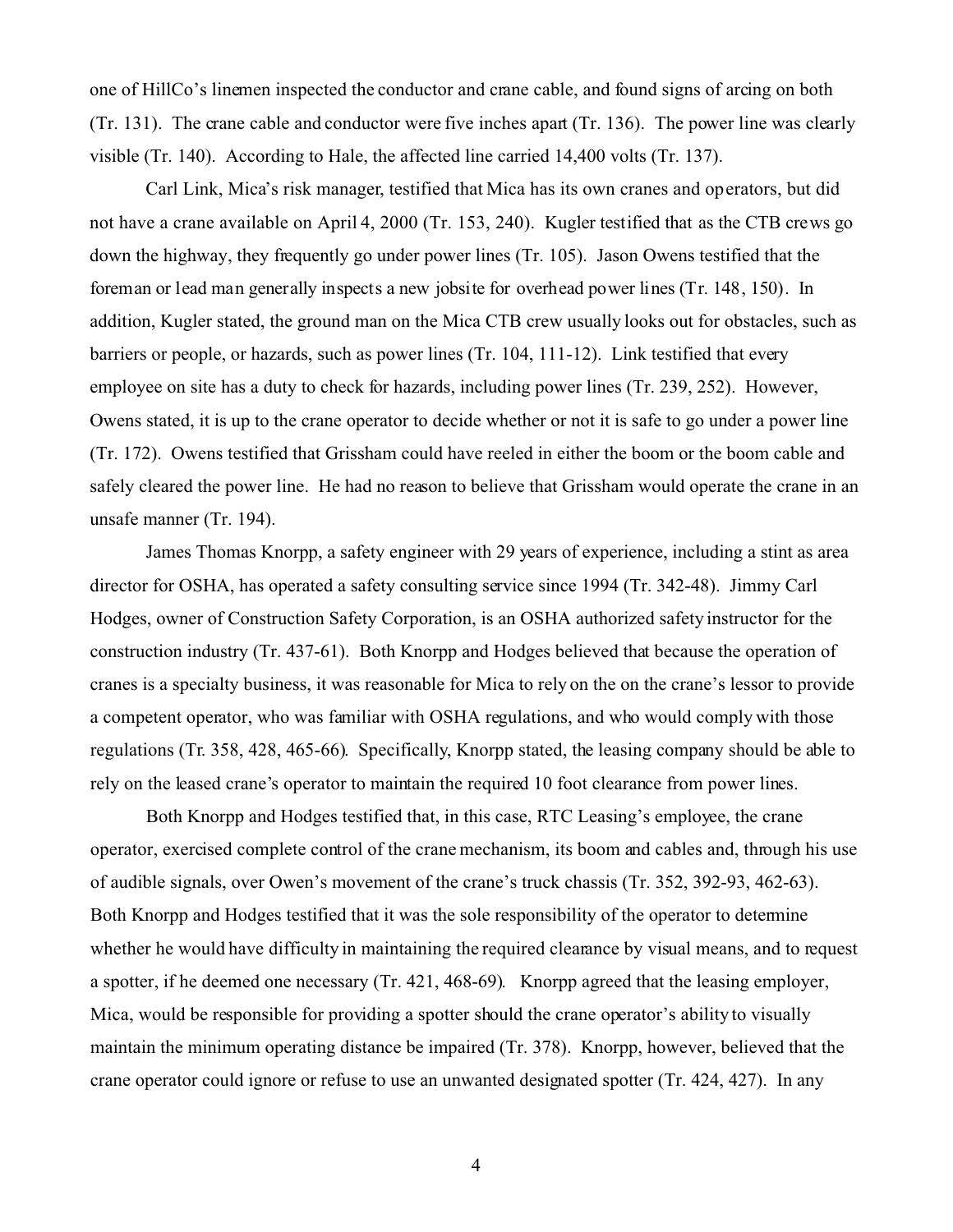event neither Knorpp nor Hodges saw any reason to believe that the crane operator's vision was obstructed or otherwise impaired (Tr. 360, 467).

Both experts testified that they relied on the 1994 industry standard for crawler, locomotive and truck cranes, ANSI B-30.5 (Tr. 372, 462, 475). At paragraph 5-3.4.5 the ANSI standard states:

(a) A qualified signal person shall be assigned to observe the clearance when the crane moves to within a boom's length of the limit specified in Table 1 [10 feet]. **The operator is not in the best position to judge distance between the power line and the crane or its protrudances** (sic).

(Tr. 382-83, 386-87). Hodges agreed that the ANSI language requiring a signal man or spotter whenever the crane moves to within a boom's length of the 10 foot limitation was mandatory (Tr. 479- 80). Knorpp, however, maintained that the ANSI standard applies only to the movement of the crane mechanism, boom or cable. According to Knorpp, the crane is not "in operation" when the truck chassis is merely transporting the crane, and the ANSI standard, therefore, does not require a signal person under those conditions (Tr. 383, 387, 390-93). Hodges testified that Mica *did* need a spotter to direct the driver of the crane's truck chassis, however, Hodges believed that the crane operator, Grissham was fulfilling that function (Tr. 431).

### *Discussion*

## **Section 1926.550(a)(15)(i)** provides:

Except where electrical distribution and transmission lines have been deenergized and visibly grounded at point of work or where insulating barriers, not part of or an attachment to the equipment or machinery, have been erected to prevent physical contact with the lines, equipment or machines shall be operated proximate to power lines only in accordance with the following:

\* \* \* (i) For lines rated 50 kV or below, minimum clearance between the lines and any part of the crane or load shall be 10 feet.

In order to prove a violation of section  $5(a)(2)$  of the Act, the Secretary must show by a preponderance of the evidence that: **1.** the cited standard applies; **2.** there was a failure to comply with the cited standard; **3.** employees had access to the violative condition and; **4.** the cited employer either knew or could have known of the condition with the exercise of reasonable diligence. *See, e.g., Walker Towing Corp.*, 14 BNA OSHC 2072, 2074, 1991-93 CCH OSHD ¶29239, p. 39,157 (No. 87-1359, 1991). The record clearly establishes that while removing CTB on Mica's work site, the cable on the cited Groves crane came within 10 feet of an energized power line. Mica's employees were exposed to the cited hazard, Mr. Kugler was injured, and Mr. Blalock was killed. Mica argues that the standard is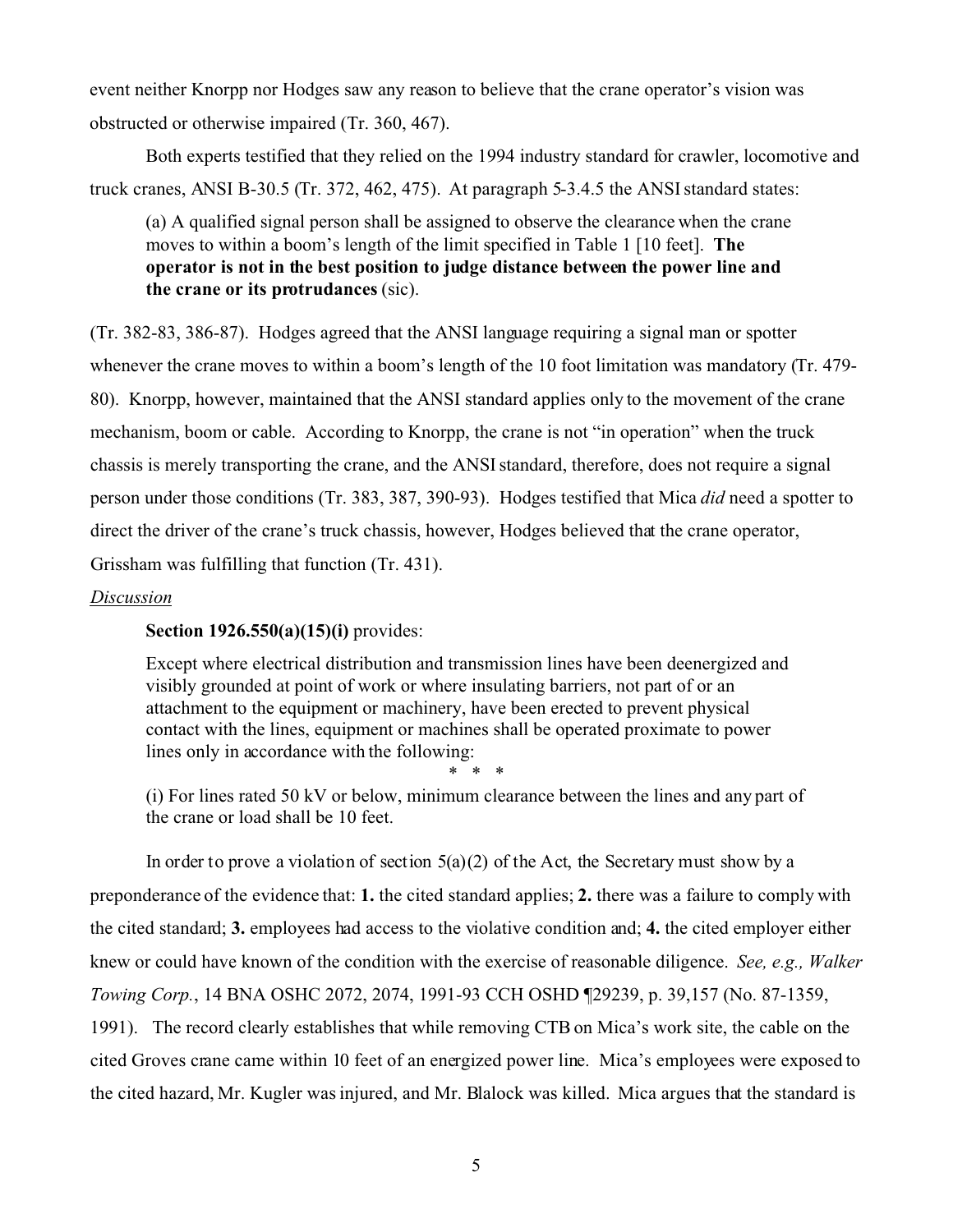not applicable, however, because it neither created, nor controlled the violative condition. Mica also argues that it had no reason to know of the hazardous conditions.

**Applicability.** Mica makes much of the distinction between the operation of the crane lift, or boom mechanism versus that of the truck chassis to which the crane superstructure is affixed. As a threshold matter this judge finds that this is a distinction without a difference. The lift mechanism and the crane's truck chassis operate as a single piece of equipment. When the driver moves the truck chassis, the crane mechanism has no choice but to follow. If any portion of the crane boom comes into contact with an energized power line, the truck chassis will become energized. Moreover, *both* the crane and its truck carrier, even viewed as separate pieces of equipment, are subject to the requirements of §1926.550(a)(15). *See, Concrete Construction Co.*, 12 BNA OSHC 1174, 1985 CCH OSHD  $\P$ 27,171 (No. 82-1210)[applying sub-paragraph (a)(15) to a backhoe, citing §1926.600(a)(6) of **Subpart O-Motor Vehicles, Mechanized Equipment, and Marine Operations**, which states that "[a]ll equipment covered by this subpart shall comply with the requirements of  $\S 1926.550(a)(15)$ when working or being moved in the vicinity of power lines or energized transmitters"]. According to the clear terms of subparagraph (a)(15), neither the crane mechanism nor the truck chassis may be moved, *i.e.* operated, so as to bring any portion of the integrated crane structure within 10 feet of an energized power line. The Secretary has demonstrated that the cited standard was applicable to both the crane's lift mechanism and its truck carrier. Which of the two components moved, causing the crane cable to breach the 10 foot clearance limit, is irrelevant to this particular inquiry.

The applicability of the cited standard has been established. The other elements having been established, the Secretary has made out her *prima facie* case.

### **1926.550(a)(15)(iv)** provides:

A person shall be designated to observe clearance of the equipment and give timely warning for all operations where it is difficult for the operator to maintain the desired clearance by visual means.

**Applicability.** Mica maintains that this standard is inapplicable because the crane operator's view was clear and unobstructed. According to Mica, the crane operator should have been able to maintain the desired clearance by visual means. Nothing in the standard, however, refers to an obstructed view. The standard refers only to the operator's ability to judge clearance distances. Mica's own experts admitted at the hearing that mandatory industry standards require that a qualified signal person be assigned to observe power line clearances when a crane moves to within a boom's length of the 10 foot clearance limit, noting that the operator is not in the best position to judge the distance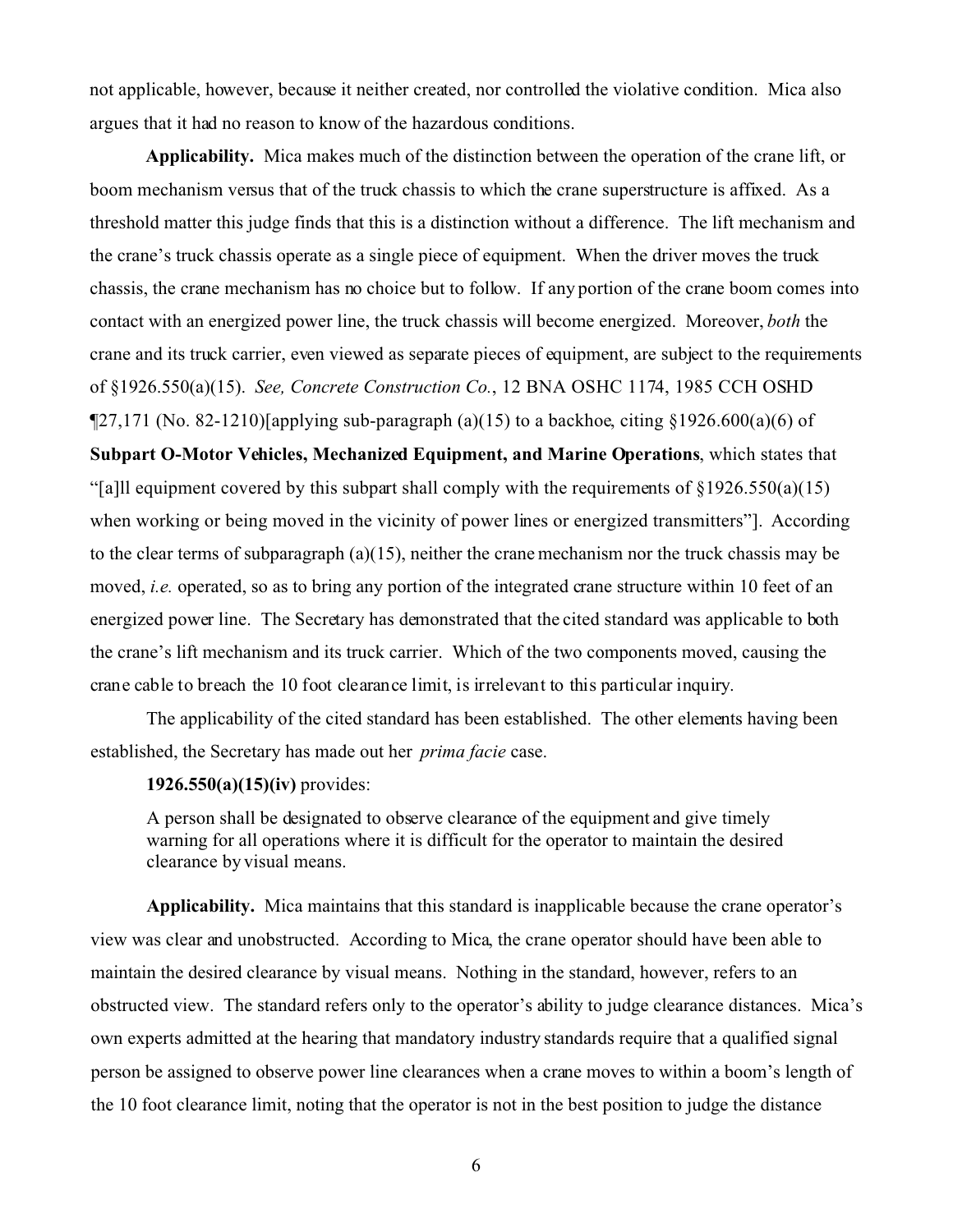between power lines and the crane or its attachments. In addition, Mica's witness, Jimmy Hodges, testified that Mica *should* have had a spotter to direct the crane's truck operator, whose view was admittedly restricted.

This record establishes that the crane industry recognizes crane operators are not in a good position to judge distances, and need a spotter, or signal man, to maintain required clearances once the crane comes within a boom's length of the 10 foot limit. In addition, a spotter was required to direct the operator of the truck chassis, whose view was restricted.

The Secretary has established the need for a signal person and the applicability of the cited standard.

**Failure to comply.** It is admitted that no spotter was designated to observe clearances for the cited equipment. Mica nonetheless argues that Grissham acted as an observer for Owens to ensure that he backed the crane carrier safely. That Grissham was in a position to see approaching power lines, and to signal Owens to stop, however, does not satisfy the standard. The Commission has held that the cited standard requires specific and positive action by the employer to inform an employee of his duty to ensure that the required clearances are maintained. *See, Halmar Corp. and Defoe Corp.*, 18 BNA OSHC 1014, 1997 CCH OSHD ¶31,419 (No. 94-2043, 1997). Because Mica did not specifically designate Grissham to act as an observer, the standard was violated. Moreover, as noted above, industry standards establish that Grissham was not in a position to accurately judge whether the required clearances were maintained between the crane boom or cable and nearby power lines. Violation of the standard is established.

**Limited Multi-employer Work-site Defense.** Mica argues that, despite the Secretary's *prima facie* showing, it should not be held responsible here because it neither created, nor controlled the violative conditions. This judge recognizes that the Commission has found that, in certain cases, an employer shall not be held liable for hazardous conditions created by other subcontractors on a multiemployer work site. *Flint Engineering & Construction Co.*, 15 BNA OSHC 2052, 2054, 1991-93 CCH OSHD ¶29,923 (No. 90-2873, 1992). In order to avoid liability for hazards to which its employees are exposed, however, the subcontractor must show, by a preponderance of the evidence that: **1**. It did not create the violative condition; **2**. It did not control the violative condition such that it could not realistically have abated the condition in the manner required by the standard; and **3**. (a) It made reasonable alternative efforts to protect its employees from the violative condition; or (b) It did not have, and with the exercise of reasonable diligence could not have had, notice that the violative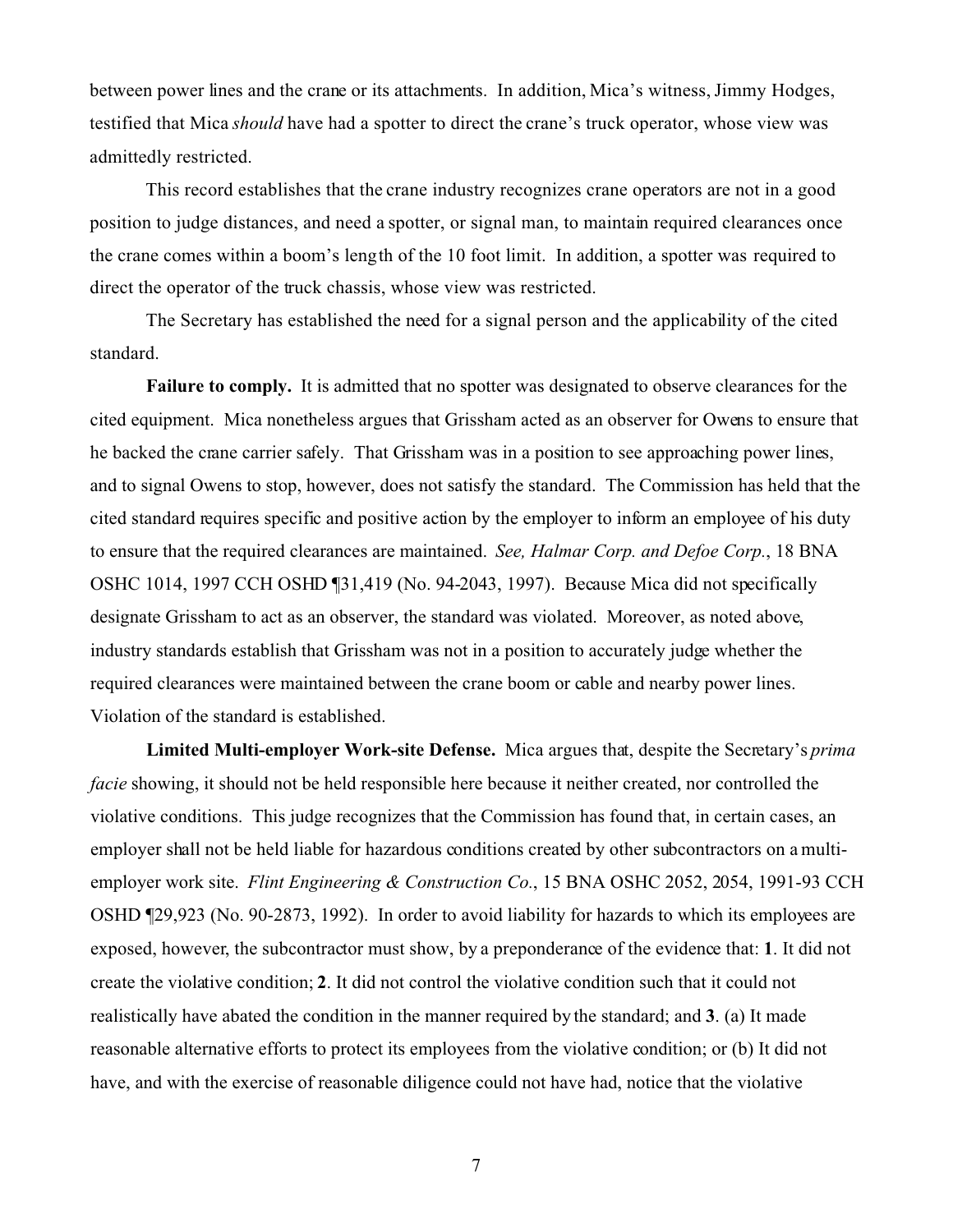condition was hazardous. *Lee Roy Westbrook Construction Company, Inc. (Lee Roy Westbrook)*, 13 BNA OSHC 2104, 1989 CCH OSHD ¶28,465 (No. 85-601, 1989).

**Control.** Mica maintains that RTC Leasing, through its crane operator, was the creating/controlling employer on site. Mica argues that Grissham, the boom operator, directed the crane driver, Owens, providing him with detailed instructions concerning the performance of the job, and signaling him with his horn. Mica's employees all agree that in operations where a crane is utilized, such as CTB removal, the crane operator acts as the foreman, and other employees taking part in the operation are there solely to assist and support the crane operator.<sup>2</sup>

Mica has not made out the second element of the defense. For purposes of establishing the multi-employer work-site defense, control is established when it is shown that an employer possessed the expertise and personnel to abate the hazard. *See Lee Roy Westbrook, supra; Union Boiler Co.*, 11 BNA OSHC 1241, 1983 CCH OSHD ¶26-453 (No. 79-232, 1983). The record establishes that Mica could realistically have abated the hazard, and so exercised sufficient control over the condition so as to be held liable for its own employees' exposure.

RTC and its employee, Grissham were hired by Mica to help Mica perform an operation which was part of Mica's regular business, which was performed at Mica's work site, and which utilized Mica's employees. Mica owned and normally operated its own cranes. Mica's crews regularly set and removed CTB in the course of their employment using Mica's own cranes. Mica had standard operating procedures for CTB crews working with cranes; those procedures included safety measures whereby overhead power lines, a common hazard, were located and avoided. Mica's standard procedures included the assignment of a dedicated spotter, or ground person, to warn the crane and/or truck operator about hazards. Though crane operation is, as noted by Mica's experts, a specialized field, Mica's personnel all possessed expertise in that field, and were capable of identifying and abating or protecting against the cited hazards.

Finally, although Mica can, and did, transfer some supervisory authority to the leased crane's operator, it may not shift its responsibility under the Act for ensuring the health and safety of its

<sup>2</sup> In support of its argument, M ica cites *Vergon a Cran e Co. (Ver gona),* 15 BNA OSHC 1782, 1992 CCH OSHD ¶29 ,775 (No. 88-1745, 199 2), in which a crane operator and oiler were found to be employees of the crane owner, rather than of the employer that leased the crane. In *Vergona* the Commission discussed the criteria for determining an emplo yee's emplo yer under the commo n law of agen cy. "In determining whether a hired party is an employee under the general common law of agency, we consider the hiring party's right to control the manner and means by which the product is accomplished..." *Vergona* is inapposite here. RTC's employee, Grissham, was hired by Mica. The only inquiry possible under Vergona is whether Grissham became a Mica employee, not whe ther M ica's employees became agents of RTC. In any event, Mica does not maintain that the exposed CTB crew members acted as agents of RTC; it argues only that RTC's employee controlled the hazard.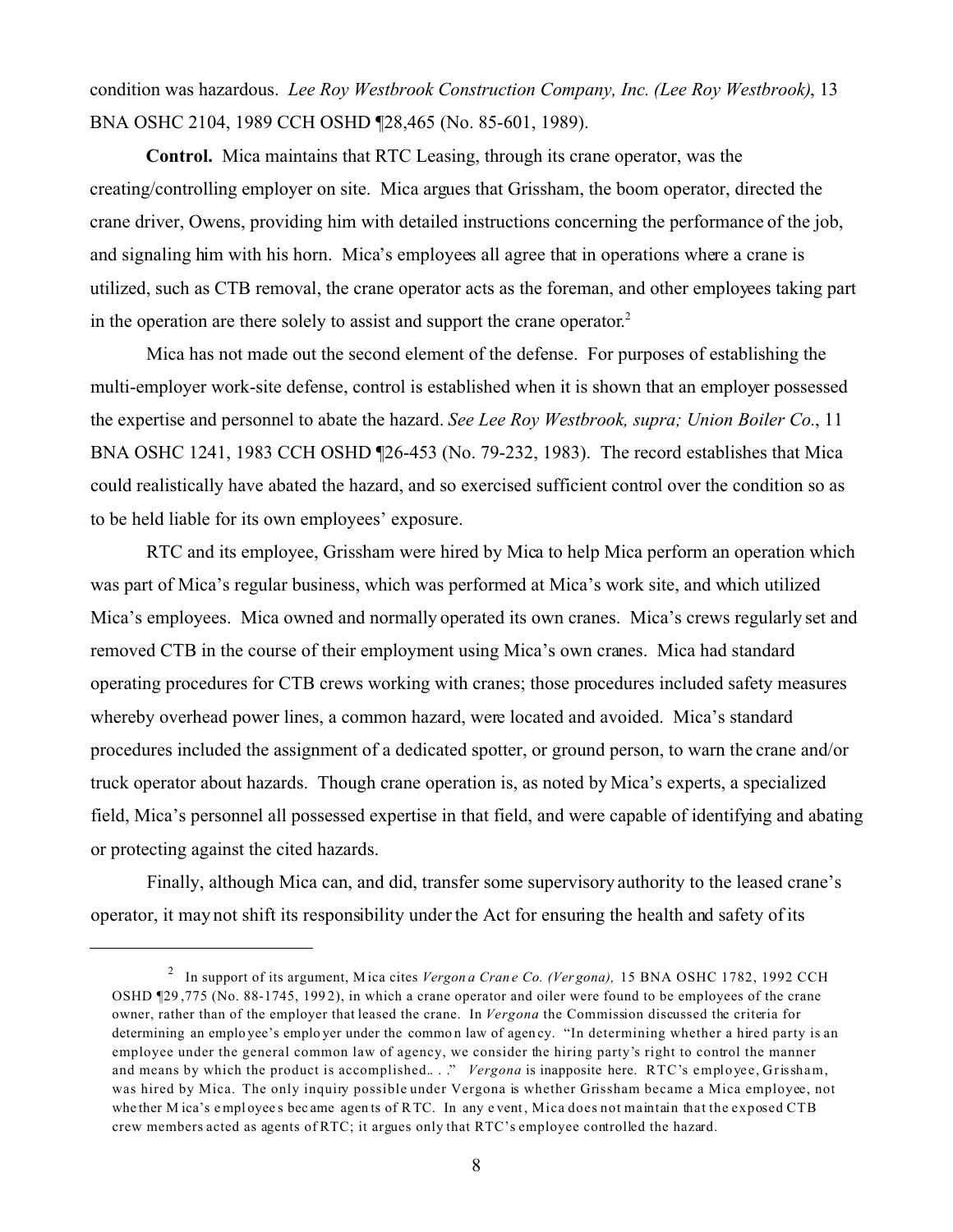employees to third parties. *Pride Oil Well Service,* 15 BNA OSHC 1809, 1991-93 CCH OSHD ¶29,807 (No. 87-692, 1992). Although Grissham directed the operation of the crane on the site, Mica retained a duty to exercise reasonable diligence to discover hazards to which its employees might be exposed, and to make reasonable alternative efforts to protect those employees. Mica seems to argue that they could not force Grissham to use an observer, pointing to evidence that Grissham did not want Kugler, whom he needed to guide the CTB onto the waiting trailer truck, to act as a spotter. This judge is not persuaded, however, that Grissham would not have utilized an observer, had one been specifically designated by Mica, as was their usual practice. Nor is this judge convinced that, had a spotter been designated, Grissham would have ignored warnings that he was approaching a power line.

Mica failed to show that it lacked control over the violative conditions; the record shows it could reasonably have abated the hazard by assigning an observer to ensure that the crane did not come within 10 feet of energized power lines.

**Knowledge.** Mica argues that it was unaware of the presence of the overhead power lines. Its employees testified, however, that power lines were a recognized hazard. As they work CTB crews frequently go under lines crossing the highway. Supervisory personnel and CTB crews were all trained to check regularly for overhead lines. The cited power lines were in plain view, and could easily have been discovered by a diligent inspection of the work site. A prima facie case of actual or constructive knowledge is made out where established violations are in plain view. *Williams Enterprises, Inc.*, 10 BNA OSHC 1260, 1981 CCH OSHD ¶25,830 (No. 16184, 1981).

Mica further argues that it could not have known that RTC's crane operator would breach the required 10 foot clearance limits. It is well settled, however, that the employer's lack of knowledge is a defense to an established violation only when the employer was unaware of the conditions in their workplace; *Ormet Corp.,*14 BNA OSHC 2134, 1991-93 CCH OSHD ¶29,254 (85-531, 1991). That the employer may not have foreseen a specific instance of violative conduct is not a defense. *Id.* 

Mica has not made out the pleaded affirmative defense, and the violation will be affirmed. *Penalty* 

Separate penalties of \$3,500.00 were proposed for each of the cited violations (Tr. 264, 267).

The violations were properly classified as high gravity serious, in that serious physical harm, up to and including death, could and did occur as a result of the violations. The recommended penalties reflected reductions for Mica's size, and good history (Tr. 262-67).